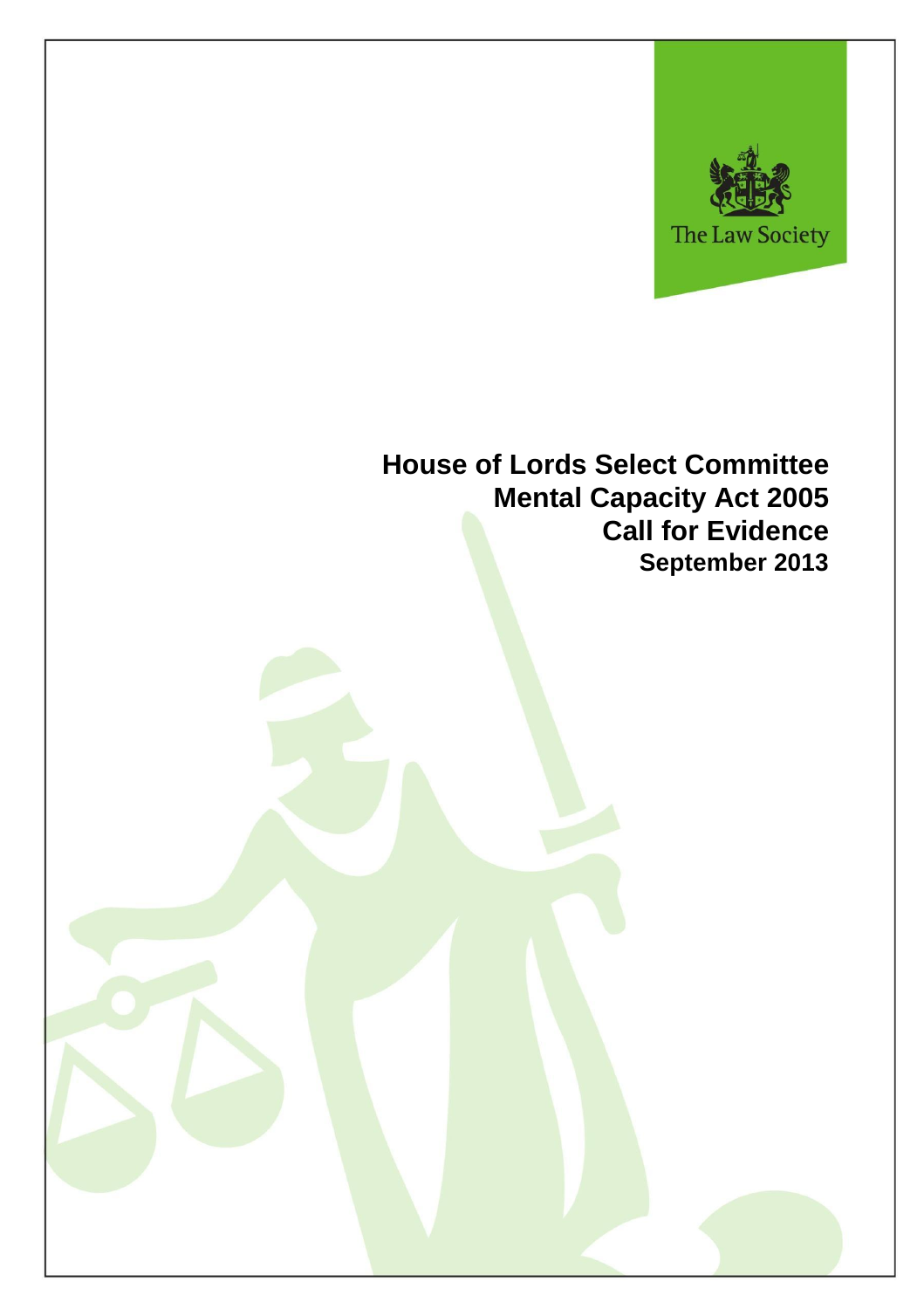#### **Introduction**

The Law Society of England and Wales is the independent professional body, established for solicitors in 1825, that works globally to support and represent its 166,000 members, promoting the highest professional standards and the rule of law

This response has been prepared by the Society's Mental Health and Disability Committee and Wills and Equity Committee and supplements the oral evidence given to the Select Committee by Nicola Mackintosh on 25 June 2013.

#### **Summary**

Safeguarding the dignity and wellbeing of people with impaired capacity should be a priority for government. The Mental Capacity Act (MCA) is an important piece of legislation which provides a generally sound framework for the assessment, treatment and care of those with impaired capacity. Yet every day, thousands of informal decisions affecting the lives of those without capacity are made without any recourse to the protections offered by the MCA.

Although it is argued by some that proper implementation of the Act would place unrealistic demands on both professional and lay carers, the greater problem is the lack of awareness and understanding of the Act among professionals, lay carers and service users. There have been shocking failures to observe even the bare minimum safeguards, leading to tragic episodes of chronic abuse and neglect such as that uncovered at Winterborne View.

While community, residential and hospital care has become more and more complex, professional training for key front line staff, particularly social workers and healthcare professionals, does not appear to have kept pace. Practitioners need a level of understanding sufficient to enable them to recognise their duties and responsibilities in practice. We believe that it would be useful if more time were spent in social work training on the legal framework and practical application of mental capacity, Deprivation of Liberty Safeguards (DoLs), and community care assessments. A good example is provided by Approved Mental Health Professional's (AMHP) who receive in depth postqualification training, over many more hours than in their pre-qualifying training: this level of understanding should arguably be required of social workers who are making decisions about mental capacity and DoLs.

In our response to the consultation questions, we emphasise the need to accelerate a shift in culture from substitute to supported decision-making in health and welfare cases. We also highlight the increasing demands on those with the responsibility to support people in exercising their legal rights under the Act, including the pressures upon the Official Solicitor and the Court of Protection (COP), and the obstacles which prevent individuals from participating in COP proceedings.

We have significant concerns about the DoLs regime and agree with the Department of Health that it needs to be reviewed urgently. DoLs protections should be extended to those who are in 'supported living' placements, and there should be a mediation practice direction to encourage resolution of the issues that led to the DoLs being used. Consideration should also be given to combining the MCA and DoLs guidance to underline their inter-relationship.

We urge that the Hague Convention on the International Protection of Adults should be ratified for England and Wales.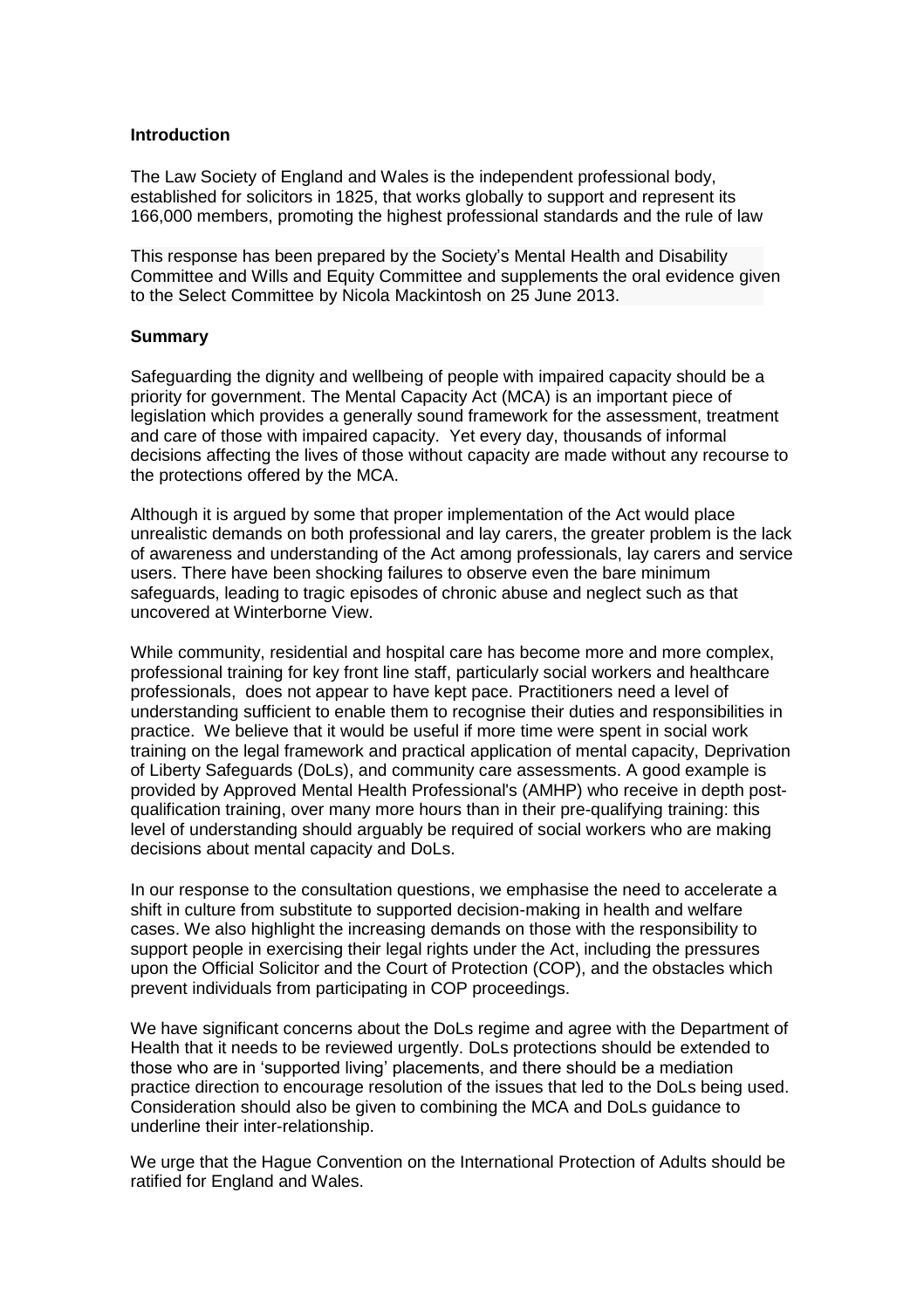# **Responses to questions**

# **1. To what extent has the Mental Capacity Act 2005 (MCA) achieved its aims?**

In his foreword to the 2006 Code of Practice, Lord Falconer described the MCA's aims as:

- To empower people to make decisions for themselves, wherever possible
- To protect people who lack capacity by providing a flexible framework that places individuals at the heart of the decision making process
- To ensure that those with impaired capacity participate as much as possible in any decisions made on their behalf and these decisions are made in their best interests
- To allow people to plan ahead for a time in the future when they may lack the capacity to make decisions for themselves

Only the first limb of the second and the last of these four aims have been achieved.

# **Which areas of the Act, if any, require amendments; and how?**

## Deprivation of Liberty Safeguards

See our response to questions 16 to 18.

## The international position as set out in Schedule 3 of the Act

This is deeply unsatisfactory given the increasing numbers of people who own a property or retire abroad but continue to own property in the UK and then return when ill health strikes.

Although the UK has ratified the Hague Convention on the International Protection of Adults for Scotland, it has not ratified it for England and Wales. This means that the mutual recognition of 'measures of protection' that the Convention is intended to provide does not benefit citizens of England and Wales. We recommend strongly that the Convention should be ratified for England and Wales.

In addition, Schedule 3 lacks any supporting Code of Practice or rules as envisaged by the Act.

#### MCA Code of Practice

The Code should be updated and made more accessible to groups that rely upon it as an authoritative source of guidance. Consideration should also be given to combining the MCA and DoLs in order to highlight their co-dependence and to ensure fully compliant decision making.

## **2. At the core of the MCA are its principles and definitions of capacity and best interests. Are these appropriate?**

The principles and definitions are appropriate.

The substantive and persistent problem is lack of awareness and implementation of the principles in daily practice by professionals and lay carers. We have discussed this below.

Occasionally the principles can be applied perversely – such as using the presumption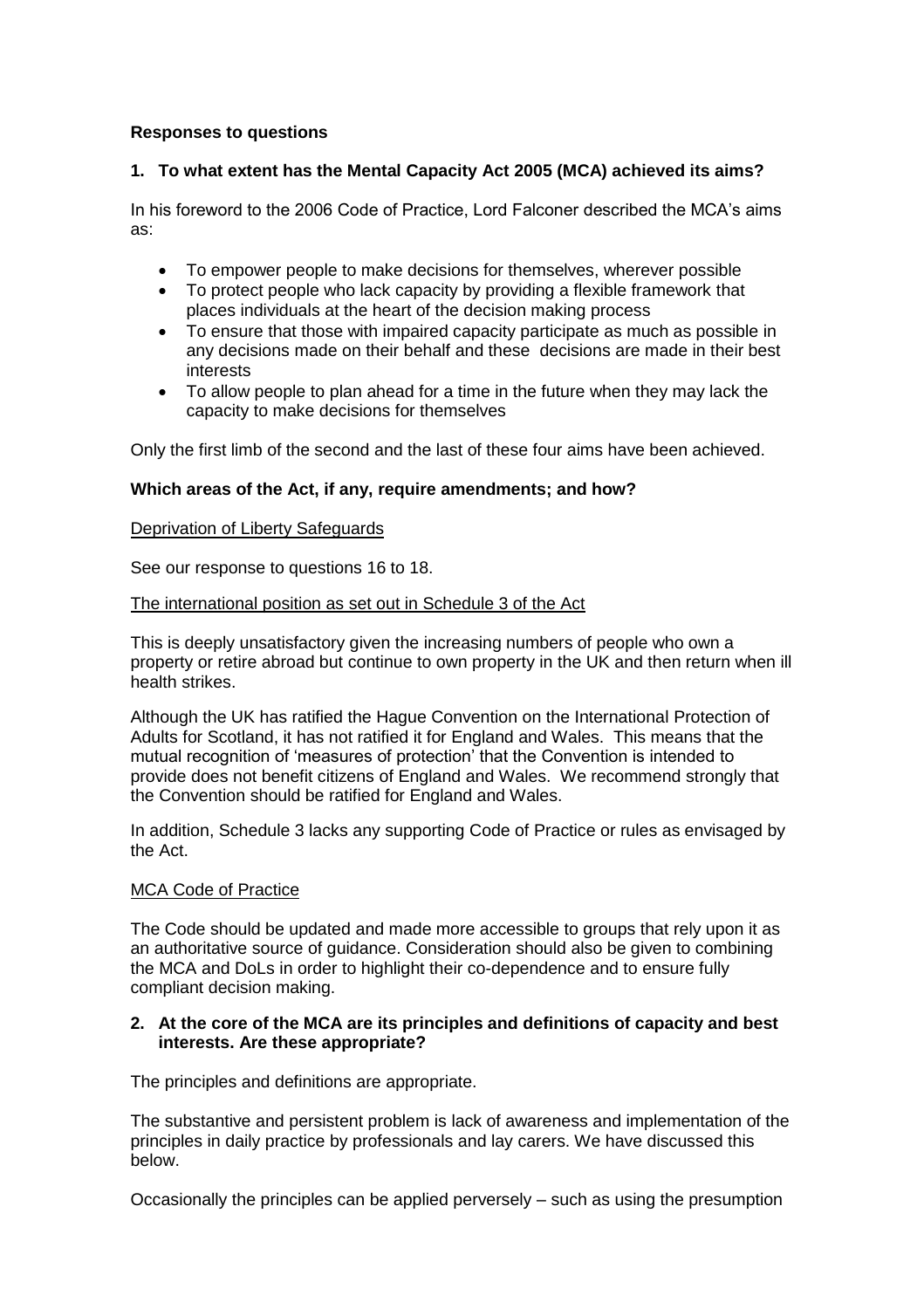of capacity to negate the need for a capacity assessment, with the implications for associated support and resources.

#### **4. To what extent have the five principles of the MCA been implemented in frontline practice? What evidence is available to assess this? Is there a satisfactory balance between enablement and protection?**

Our members' experience is that implementation and awareness of the five MCA principles in frontline practice has been mixed.

There is little recent research evidence to enable an assessment to be made about the extent of MCA implementation. Research of this nature is urgently needed in order to shape further initiatives to embed the MCA more fully.

There is evidence to suggest that social workers and other local authority professionals who frequently encounter impaired are more likely to adhere to the principles than other professionals including those in healthcare. This is likely to be due to the availability of training and compliance with established protocols requiring the formal consideration of capacity. That said, from legal practitioners' perspective, the quality of capacity assessments can be poor.

In the primary healthcare, hospital and private care settings our experience shows a serious and widespread lack of knowledge and understanding<sup>1</sup>.

A particularly stark example is the case of a young woman with a mild learning disability (A Local Authority v K and others [2013] EWHC 242 (COP). In this case neither the local authority nor the health professionals were aware that consent for medical treatment must be authorised by the court. Such lack of awareness is far from isolated.

The situation becomes even more serious if a patient (P) needs specialist care unrelated to their disability – for example, treatment for a broken limb. Patients who are frightened and confused are often not recognised as having capacity problems and may be regarded as simply obstructive, so that the provisions of the Act are not even brought into play.

We understand that the Department for Health is amending *No Secrets* to focus more clearly on empowerment than protection. Even if protection is sufficient as a principle to manage a crisis initially, once a person has been identified as a victim of abuse, the goal should be to address the power imbalance. A greater emphasis on supported as opposed to substitute decision making is needed in order to move towards greater compliance with the UN Convention on the Rights of Persons with Disabilities (UNCRPD) as well as improve the journey of those with impaired capacity.

#### **5. How effective was the Government's implementation plan? What measures were taken to ensure that professionals and families of those who lack capacity know about and act in accordance with the provisions of the MCA? Has it led to sustainable change?**

The Government's implementation plan has not been effective in embedding the Act's principles or in making them widely accessible.

The provision of information to professionals and lay carers about the Act began with a well-written but overly long Code of Practice. Although the Code is well-known among

 $\overline{a}$ 

 $1$  This is supported by the conclusions of the recent Cambridge University study 'Understanding the Interface between the MCA's Deprivation of Liberty Safeguards and the MHA – July 2013, Dr Isabel Clare and Professor Tony Holland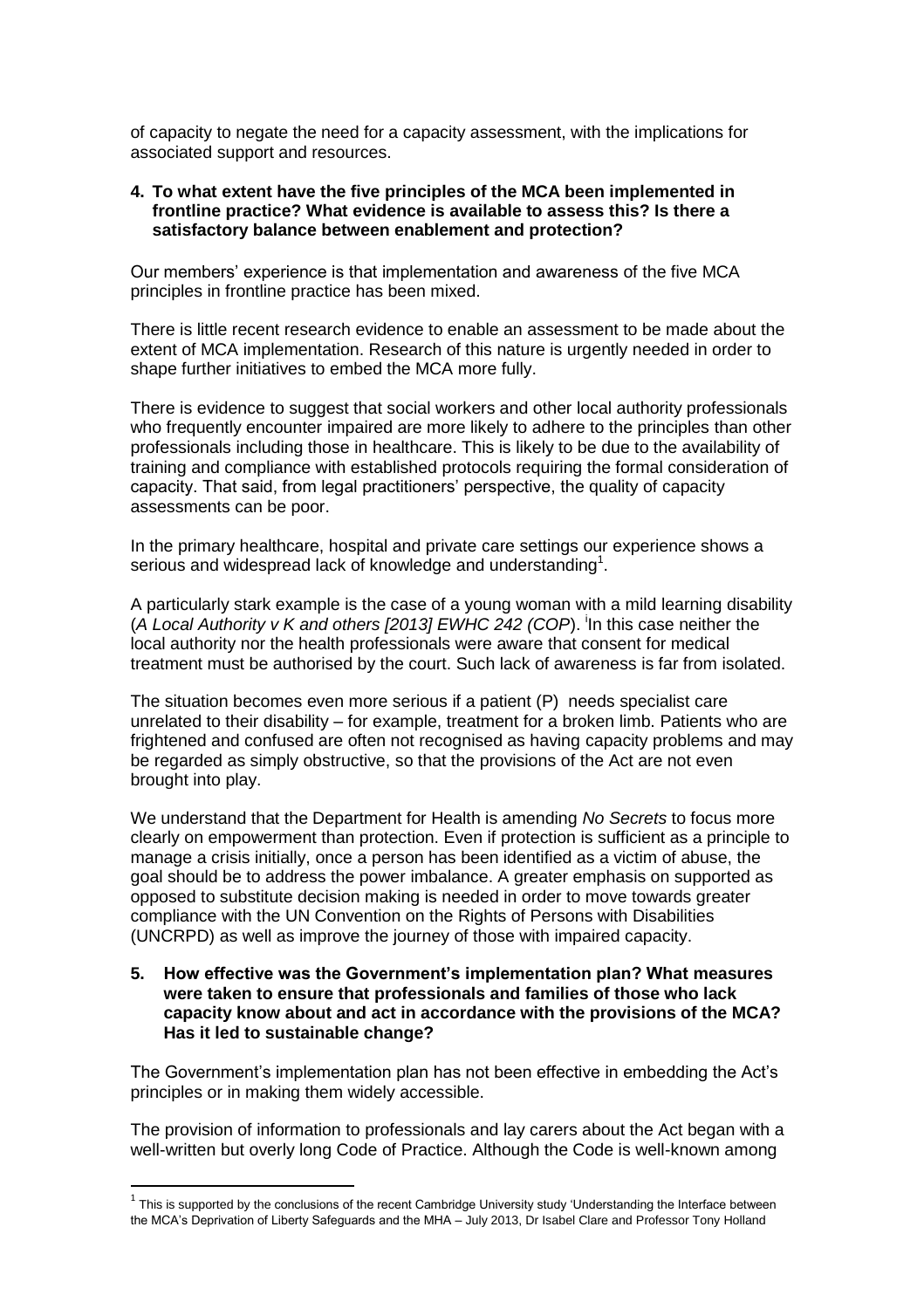professionals it is inaccessible to large sections of its intended audience. There should be abridged versions of the Code which are designed to provide relevant information to carers and family members.

There should be more specific guidance in the Code to assist decision-makers. This should draw on the significant amount of case law that has developed since the Act's inception. The Code's provisions should be tailored separately for healthcare professionals and social care professionals to ensure appropriate targeting of information and provide practical examples for specific professions. There should also be a requirement for care homes and hospitals to provide relevant persons with the Code of Practice or summary document.

The Government's implementation plan had no effective scheme for monitoring the implementation of the Act or mechanism to ensure compliance: without some level of monitoring or compulsion it is difficult to see how sustainable change can be effected or appraised.

#### **6. Is the Act widely known and understood by professionals required to implement it? How does this differ across different sectors, such as health, social care, banking and others?**

Our response to question 4 covers the health and social care sectors.

The application of Lasting Power of Attorney's (LPAs) and Enduring Power of Attorney's (EPAs) in the banking sector has generally been very poor. Many bank staff do not understand these documents, how they operate, or the differences between them. Practice varies between the banks, so an individual's experience of a matter at one bank may be quite different from the experience of exactly the same issue at another. As well as extensive problems with the use of LPAs and EPAs, there is also an inadequate understanding of other routine matters, for example on notifying a bank of proceedings in the Court of Protection.

The MCA's structure puts banks and financial institutions in a difficult position. Unlike the previous EPA regime where the banks at least knew whether it was the attorney or the donor who was entitled to operate the account, now each transaction should be decided on a case by case basis. How is the bank to know when to refuse, and when to accept an instruction from someone who has impaired capacity, but has not totally lost capacity?

It would be unfair to regard this as simply a matter of problems with banking practice and training. The law at the intersection of banking and mental capacity is scanty, mostly quite old and some of it ill-adapted to modern circumstances. The Act offers little assistance with the most basic of practical needs of someone with impaired capacity: access to their own funds for their day-to-day expenses or care. People who have mental capacity problems are in some cases discriminated against because not all banks will allow their attorney access to the full range of accounts and products which are available to other customers.

The Law Society, interested charities, the Office of the Public Guardian (OPG), the British Bankers' Association, the Buildings Societies Association and certain of the banks have worked together to produce guidance for bank staff when dealing with for those wishing to operate a bank account for someone else<sup>2</sup>. A simpler version has been produced for use by the public which is intended to be made available in banks

 $\overline{\phantom{a}}$ 

<sup>&</sup>lt;sup>2</sup> [http://www.lawsociety.org.uk/news/documents/guidance-for-people-wanting-to-manage-a](http://www.lawsociety.org.uk/news/documents/guidance-for-people-wanting-to-manage-a-bank-account/)[bank-account/](http://www.lawsociety.org.uk/news/documents/guidance-for-people-wanting-to-manage-a-bank-account/)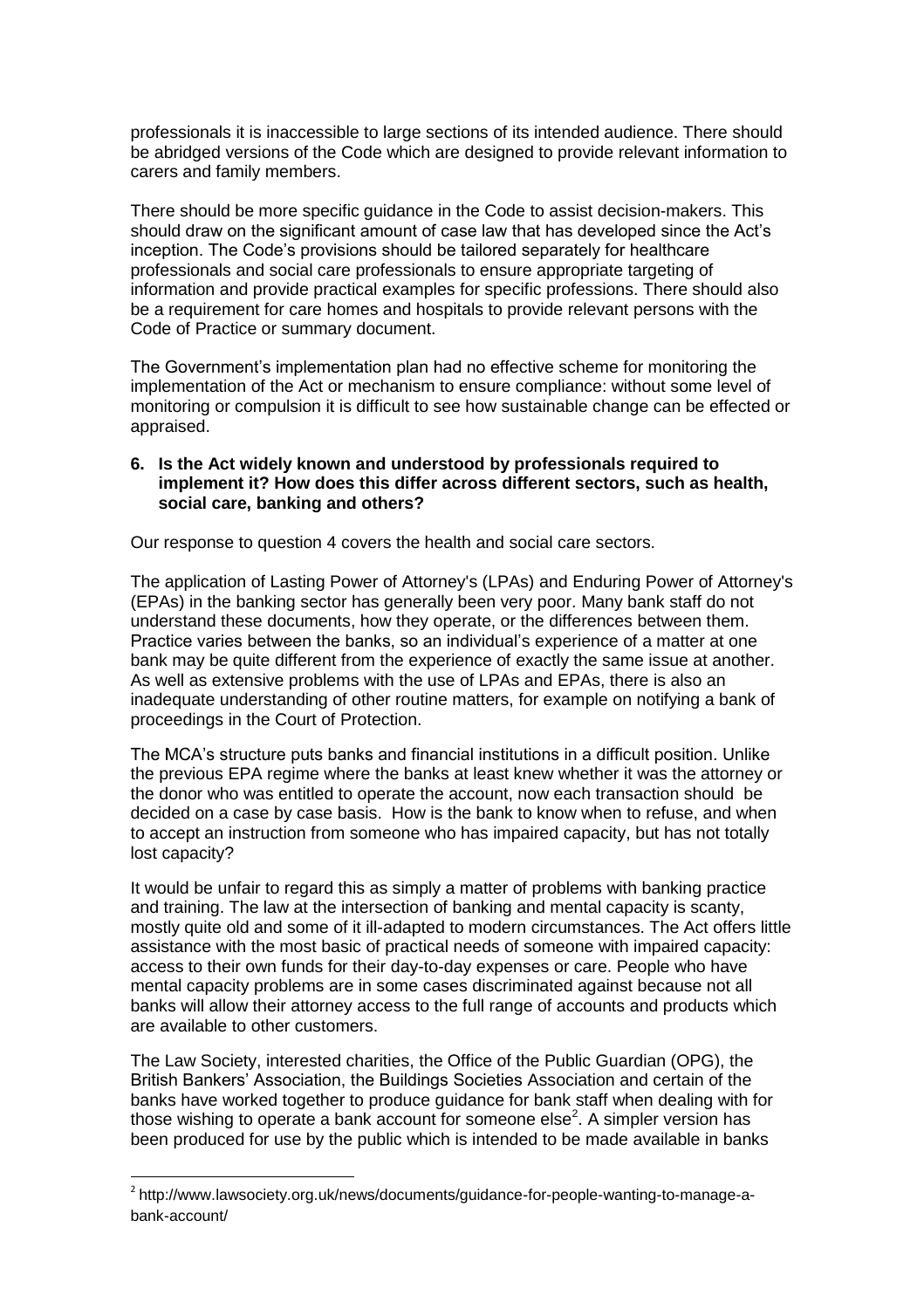and building societies. Over time, use of these documents by bank staff will result in improved training of staff and better service to people with capacity problems.

Most mandates signed when an account is opened do not envisage situations where capacity is in question and an EPA/LPA may need to be used. A document that a person signs at a time when they have no thought of incapacity might have a very negative effect on their position if a time comes when they lack capacity and are no longer in a position to change it.

Joint bank accounts present a serious practical worry for those with impaired mental capacity and for their carers, and the Act offers no assistance. At worst, the joint account holder with capacity may find that the account has been frozen, putting them in a position where they cannot access the couple's only funds. Banks may justify this on the basis that they must protect the funds in the account until it becomes clear who is entitled to operate the account and in what way. Although they may still allow standing orders to be paid for essential services many older people do not set up standing orders or direct debits. Additionally essential living costs, such as food, are not paid by standing order.

With regard to legal professionals, knowledge and implementation of the MCA is generally good but we are aware that improvements could be made. The Law Society plans to issue guidance to the profession in 2014 to enable solicitors in a variety of practice areas to improve the services they provide to those with impaired capacity. The Society is also considering the roll out of voluntary standards for those practitioners whose practice entails frequent contact with clients who have impaired capacity or who work within the mental health or community care law.

**7. Is the Act widely known and understood by those who are directly affected by it and by their non-professional carers? To what extent does the Act provide protection and reassurance for informal carers? Has the right balance been struck between protection of the carer and protection of the individual lacking capacity?**

Awareness of the Act amongst carers is low and may only be triggered by a crisis event or a conflict with professionals. Much depends upon the carer's assertiveness; those who are less assertive in seeking information and advice will be less likely to challenge decisions when perhaps they should be doing so.

Carers need to understand whether they are simply consultees or substitute decision makers for social care decisions, even if there is no LPA or deputyship order in existence.

Conflict between carers and professional who have made best interest decisions on behalf of the impaired person is commonplace in social care decisions being made in the local authority or hospital setting, Professionals are inclined to think that for social care decisions, where P is in hospital or a care home, that they are the decision makers and not family members. Greater clarity is needed on who is a best interest decision maker outside of the formal processes of deputyship and attorneys under LPAs.

#### **8. Has the Act ushered in the expected, or any, change in the culture of care?**

There is evidence to suggest that some professionals evaluate capacity rigorously as they are well aware of the impact of a finding that a person lacks capacity. Similarly, there are examples of good practice by professionals who use a model of engagement and consultation with P and their family members to reach agreed decisions in P's best interests. However, there are also too many examples of inconsistent practice in consulting P or relevant family members, other paid carers or professionals from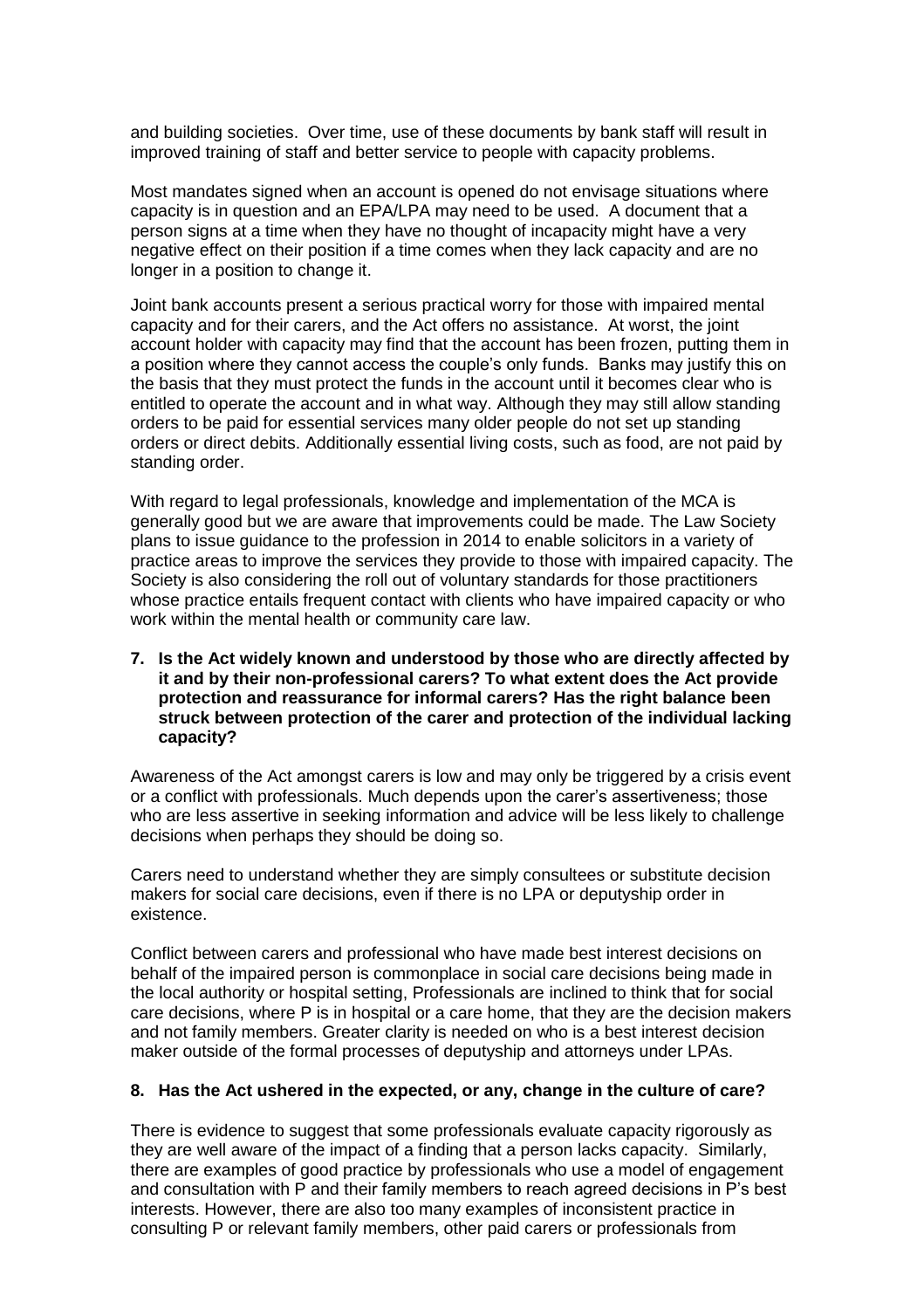another field. Sometimes consultation with a family member who is perceived to be in conflict with the professionals is simply avoided and no attempt made to use mediatory processes.

There is no uniform practice as to how a welfare appraisal of the pros and cons of making a particular decision for P should be conducted, despite guidance from case law. Without a robust process, poor quality decisions and implementation are likely to follow.

Partnership working with other professionals needs to be improved, with better information sharing and decisions being made more promptly on P's behalf - for example, when there is a dispute about discharge from hospital as to whether P returns to their own home or moves to residential or nursing care, a multidisciplinary approach can enhance both the quality and timeliness of the decision-making.

## **9. Is there any evidence that the provisions of the MCA affect some groups disproportionately? If so, what data exists to compare representation across different socio-economic groups, Black and Minority Ethnic groups, and gender?**

There is some research available<sup>3</sup>. The experience of our members suggests that those from disadvantaged socio-economic groups and BME groups have lower levels of awareness of and engagement with the Act. We also know that these groups are disproportionately subject to compulsory powers under the Mental Health Act and little headway has been made to address this.

## **10. Are those directly affected by the Act being enabled and supported to make decisions for themselves to a greater or lesser extent than they would have been in the past? Does the means by which the decision is made – 'general authority', Lasting Power of Attorney, deputyship, Court of Protection – affect the quality of decision making?**

Although the Act provides an effective framework for supported decision-making in varied settings a significant number of informal decisions are made without any recourse to a formal capacity assessment.

Where capacity assessments are undertaken, the focus continues to be on protection rather than enablement, and on best interest decision making as opposed to supported decision-making by the impaired person. We believe the reasons for this include the lack of education, training, time and resources that would be necessary to enable those with impaired capacity to exercise their legal capacity along the lines envisioned by the UNCRPD.

A risk-averse culture combined with straitened resources does hinders professionals to allow those without capacity to have the dignity to make the choices and take the risks that others can.

## **11. What evidence is there that advance decisions to refuse treatment are being made and followed?**

<sup>-&</sup>lt;br>3

[http://www.mentalhealth.org.uk/content/assets/PDF/publications/BME\\_MCA\\_final\\_report.pdf?view=St](http://www.mentalhealth.org.uk/content/assets/PDF/publications/BME_MCA_final_report.pdf?view=Standard) [andard](http://www.mentalhealth.org.uk/content/assets/PDF/publications/BME_MCA_final_report.pdf?view=Standard)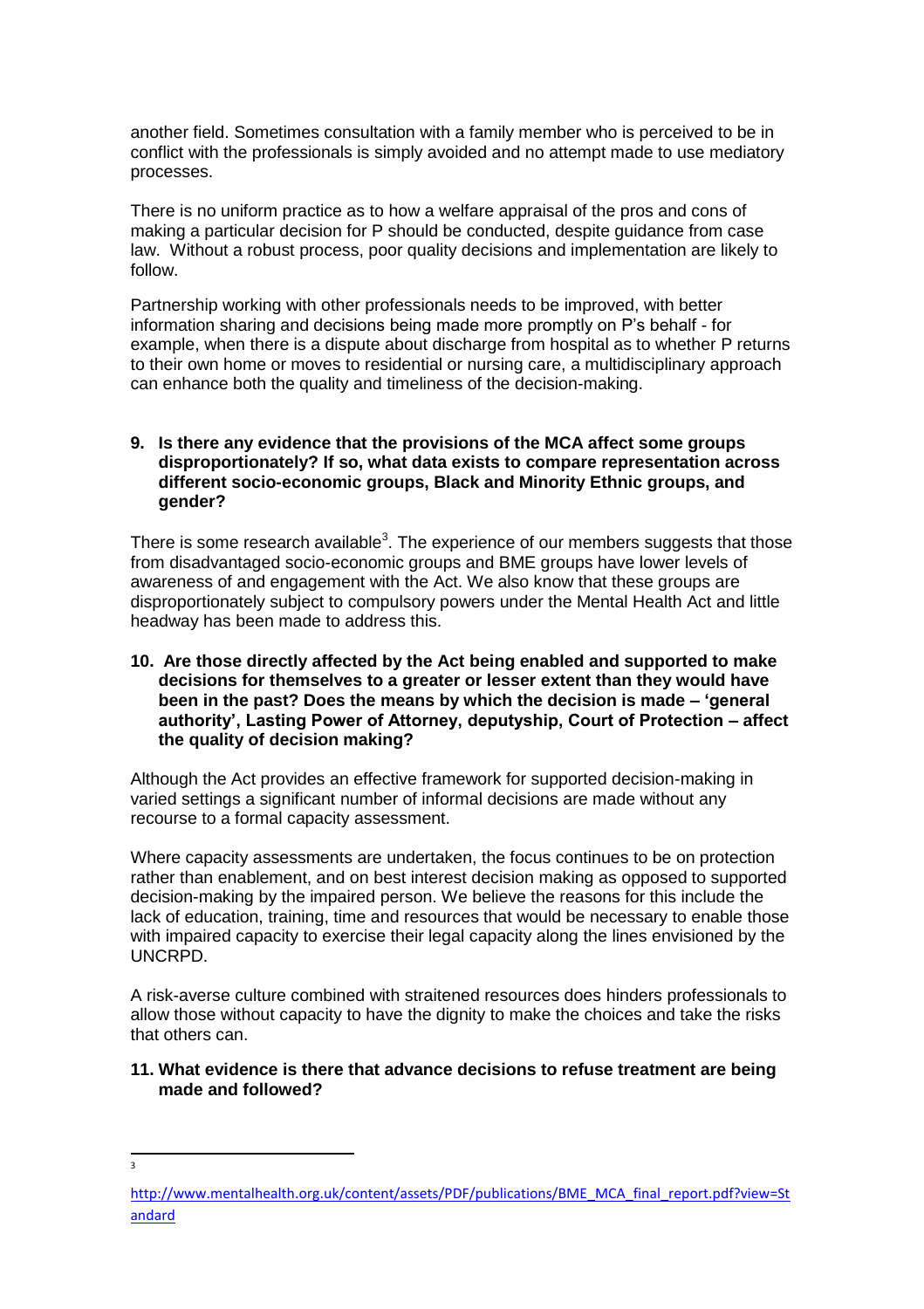There is no research available as to the use of advance decisions in decision making in the healthcare setting. There is some evidence from the Care Quality Commission (CQC) that some advance decision making is being encouraged, particularly in the mental health setting. In this setting patients can be encouraged to express their views about their treatment preferences at a time when they are unwell whilst recognising that the MHA 1983 compulsory powers can override a valid and applicable advance decision. However, the issue of capacity to refuse treatment is a significant one when considering the impact on the patient. Trusts could do more to ensure that their staff use the MCA best interests decision making process to address that issue.

There are a number of initiatives which members can look to as supporting advance decision making, which include:

- An opportunity to make an advance decision within a health and personal welfare LPA;
- Increased involvement of the patient in their care plan with the patient at the centre of their own care, particularly end of life care pathways, where advance decision making is encouraged. The evidence from members is that this is used to best effect where there is a recognised terminal illness such as cancer;
- Better assessment of capacity so that individuals can make advance decisions about refusal of treatment;
- More use of tools such as treatment escalation plans which help the doctor/patient agree the limits of medical treatment in individual cases (see the Devon TEP initiative<sup>4</sup>);
- The BMA/ Law Society "Assessment of Mental Capacity, a practical guide for doctors and lawyers", edited by Penny Letts published in 2010 provides a valuable guide on the Act itself and contains a useful Chapter on consent and refusal of medical treatment which is a resource for doctors
- Guidance from the Royal Colleges on end of life care and;
- DH Choices website:

# <http://www.nhs.uk/CarersDirect/moneyandlegal/legal/Pages/Advancedecisions.aspx>

However, the numbers using advance decisions is likely to be proportionately very low compared to the potential number who could make an advance decision. Raised awareness of considering an advance decision at the time of entering into an LPA could assist. Also encouraging a more positive approach to this question being raised between doctor and patient at an appropriate stage in the care pathway may encourage more use.

Members' experience, particularly those working with healthcare providers is that the medical profession will respect an advance decision which is valid and applicable. However, often the difficulty is confirming that a decision is valid or applicable to the treatment which is the subject of the decision. Individuals need more support to make

 $\overline{\phantom{a}}$ 

<sup>4</sup> See http://www.devontep.co.uk/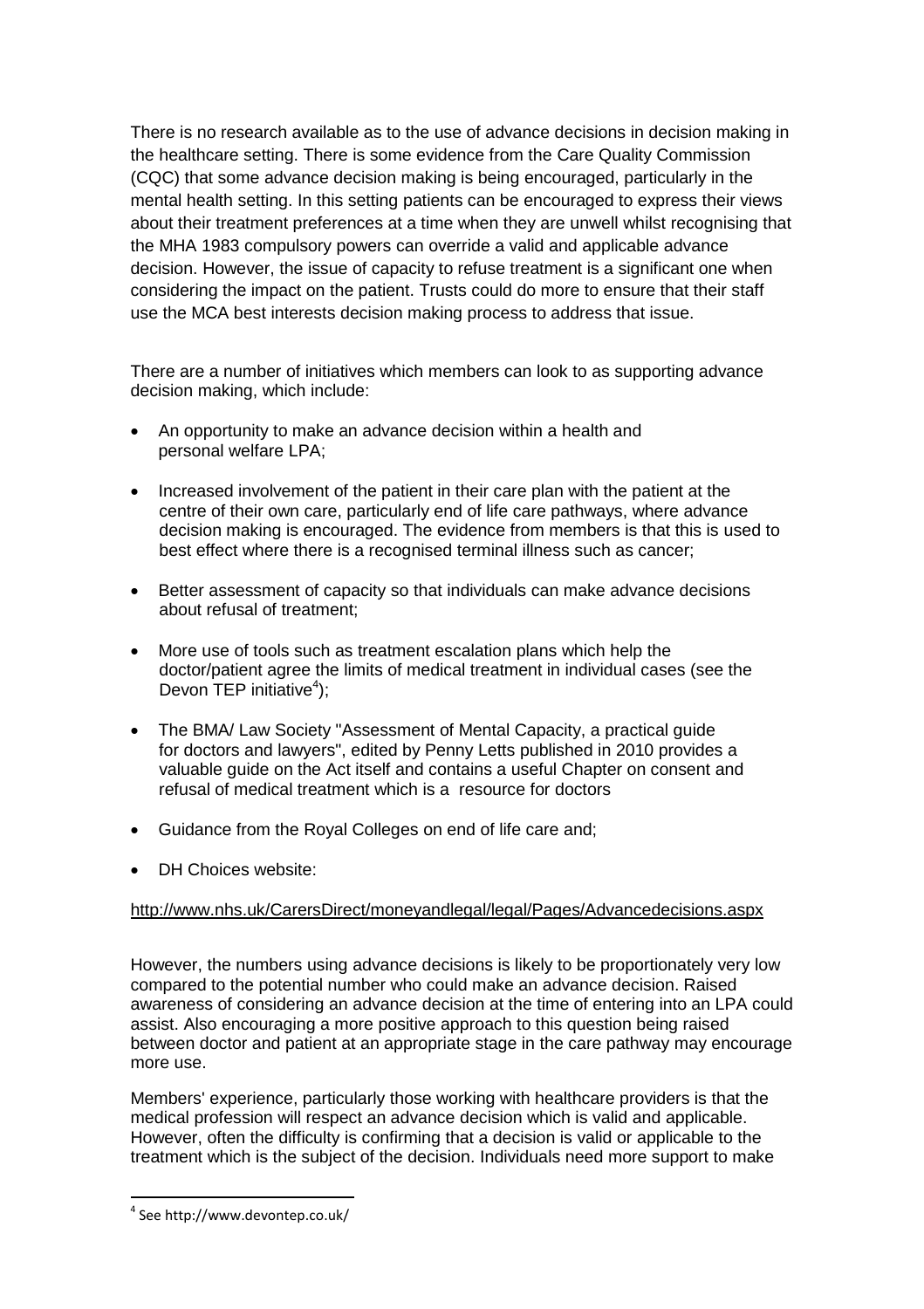clearer advance decisions and medical practitioners need support in interpreting them. A greater engagement between the individual making the decision and the treating clinicians at the time the advance decision is made will support decisions being followed.

There is also widespread misunderstanding of the effectiveness of advance decisions as compared to advance statements and how these are taken account of by professionals and the extent to which the medical profession can be required to adhere to the patient's wishes.

## **12. Has the MCA fostered appropriate involvement of carers and families in decision- making?**

The MCA, principally via the Code of Practice, gives the strongest encouragement to professionals to include carers and families in the making of best interests decisions. Nevertheless, especially in informal care settings, consultation can be overlooked or only loosely complied with, especially if carers or family members are perceived to be obstructive.

More directive guidance supported by examples to emphasise the importance of sections 3 and 4 of the Act in the Code of Practice would be useful in reminding professionals that consulting and involving relevant family members and carers are mandatory steps before a sound best interest decision can be made.

#### **13. Has the role of the Independent Mental Capacity Advocate (IMCA) succeeded in providing a voice for clients and an additional safeguard against abuse and exploitation for those who have no-one to speak on their behalf?**

Yes, when and if an IMCA is appointed, they contribute significantly to ensuring the MCA's aims are attained. IMCAs are a valuable but finite resource and their appointment in appropriate cases is far from guaranteed: automatic referral criteria are urgently needed.

When IMCAs are able to accept a referral they are often limited to providing assistance in specific decisions, for example a change of accommodation, and are not able to provide ongoing generic advocacy or have the time to deal with other issues associated with the specific decision such as contact or care arrangements.

There is a paucity of accessible information on IMCA services and a lack of formal triggers to their appointment even in the most deserving of cases. Accessible standardised information in a range of formats (including Easyread) would help to ensure that referrals are made, and there should be a duty to provide such information. The MCA Code should be revised to clarify the circumstances in which an IMCA should be appointed.

IMCAs are often involved in complex disputes involving family members and professionals, which is outside their statutory role. They may also be required to challenge local authorities in a formal court setting, for which they are ill-equipped. Adequate training and resources for IMCAs is essential, but unfortunately does not appear to be a funding priority, to the detriment of many vulnerable individuals. There is a lack of oversight on the part of commissioning bodies to ensure that where IMCA services are funded, they are able to meet the demands of the locality.

There is a question mark over how 'independent' IMCAs can be when they are commissioned by the local authority, particularly as commissioning is now centred on a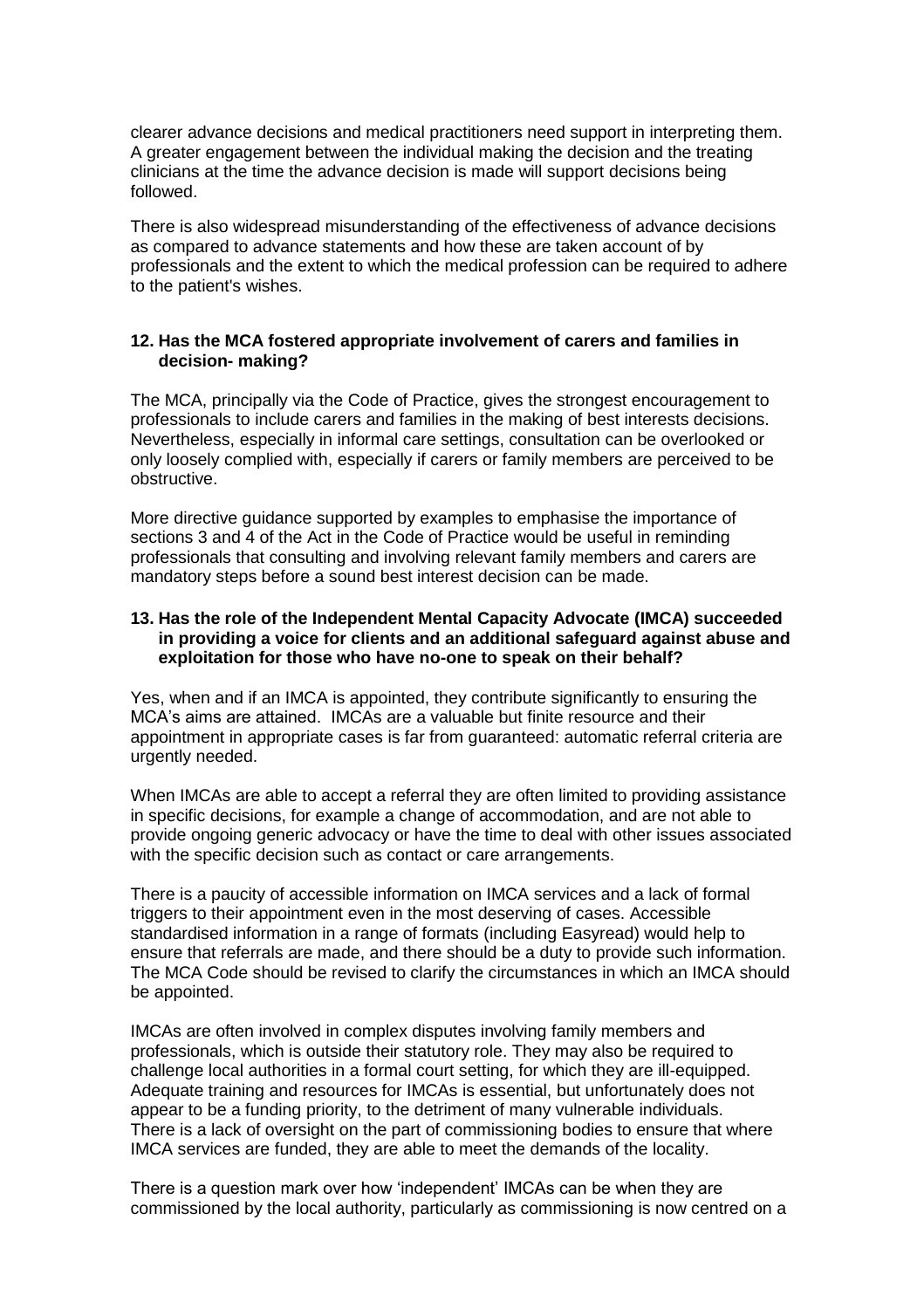small number of providers. The need for truly independent IMCA services has been highlighted in the aftermath of Winterborne View.

We agree with the Department of Health's recommendation<sup>5</sup> that MCA leads in CCGs should monitor compliance with the requirement for making referrals to IMCAs. The Department's 5-year review of IMCA services revealed the stark variations of safeguarding referrals to IMCA services: we recommend that there should be automatic referral to IMCA services where there is an allegation of abuse or neglect.

## **14. Has the level of referrals to IMCAs met expectations? What are the reasons for the regional variations in the number of referrals?**

No, we do not believe current levels of referrals are indicative of the true demand or need for IMCA services. This may be due to heavy filtering of requests on grounds of limited resources. This is highly evident in safeguarding cases where we believe there is a lack of appreciation that IMCA's can and should be involved as well as an inability to resource this area of increasing focus in social welfare. The apparent decrease in safeguarding referrals is disconcerting..

Specific reference has been made by IMCAs to the low level of section 39D (5) referrals to support relevant persons, where the need for an IMCA appointment is unarguable.

The Department of Health has suggested that the reason for regional disparities is that in certain areas the duties under the Act are not 'well embedded': this is consistent with our broad concern that those charged with implementing the Act are frequently unaware of it.

# **15. Are IMCAs adequately resourced and skilled to assist in supported or substituted decision making for people lacking capacity?**

No. An increased focus on the adequate commissioning of IMCA services is necessary in order that services are able to meet increased demand and the increasingly onerous requirements placed upon IMCAs themselves (including the increasing incidents of requests for IMCAs to take on a role as litigation friend in the Court of Protection). In areas where there are high referral rates IMCAs are challenged in fulfilling their statutory role in the DoLs processes including meeting urgent authorisations in time.

# **16. Are the safeguards in the Deprivation of Liberty Safeguards (DoLs) adequate?**

There are significant problems with the DoLs scheme, most of which were identified prior to its implementation by the Joint Committee on Human Rights (JCHR). They include:

• the scheme's complexity;

 $\overline{\phantom{a}}$ 

- the lack of a definition of deprivation of liberty;
- and the lack of Article 8 safeguards.

Further concerns raised during the passage of the Mental Health Act 2007 included the use of the COP as the forum for appeals (the majority of those responding to consultation having preferred the Mental Health Tribunal which would be far more accessible as well as local).

<sup>&</sup>lt;sup>5</sup> The Fifth Year of the Independent Mental Capacity Advocacy (IMCA) Service - 2011 /2012 https://www.gov.uk/government/uploads/system/uploads/attachment\_data/file/158009/Independ ent-Mental-Capacity-Service-\_-fifth-annual-report.pdf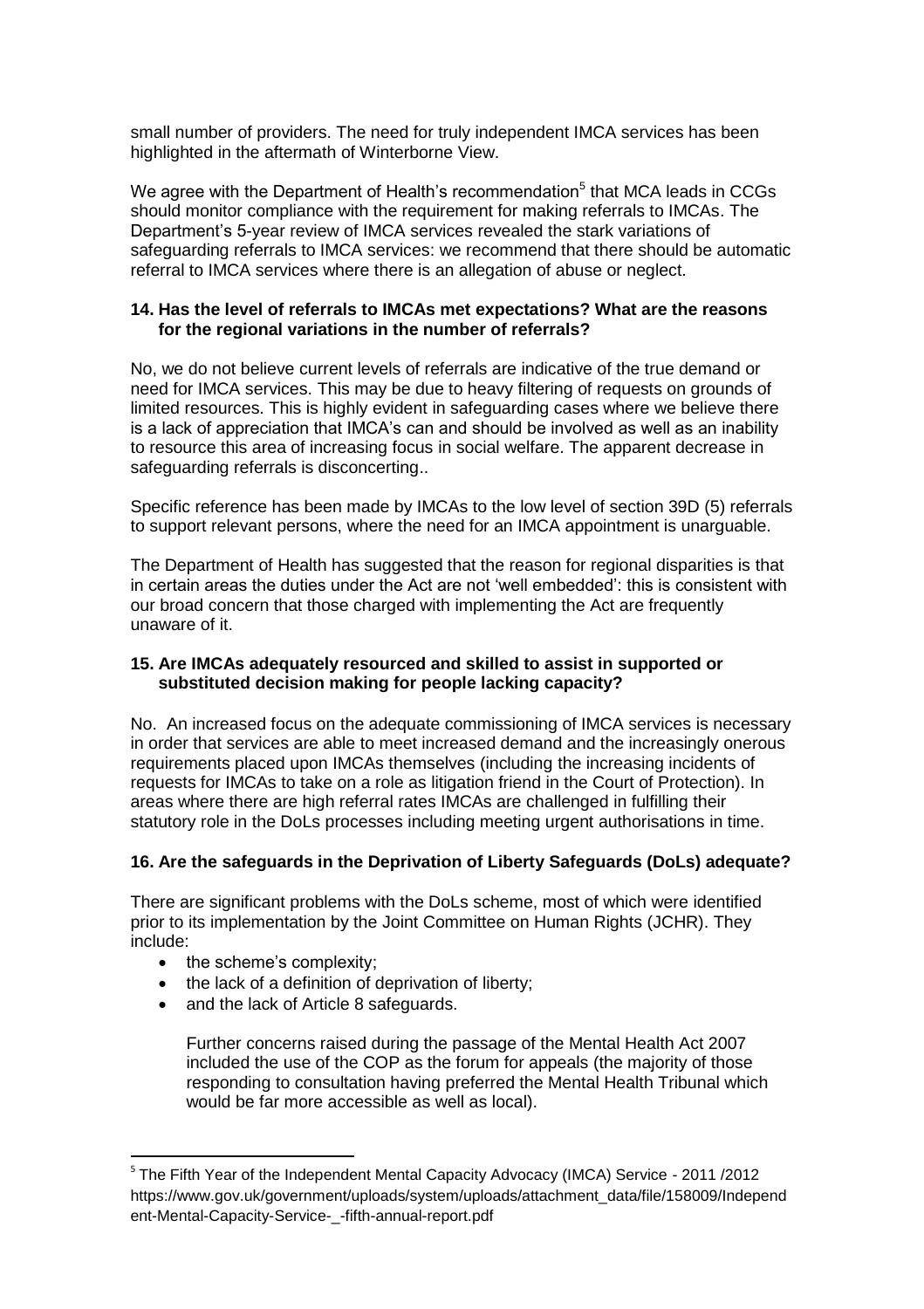It is important to state that the over-arching problem - as with the MCA generally- is that DoLs are not always used when they should be. There is effectively a post-code lottery for patients<sup>6</sup>. The CQC's report, 'The Operation of the Deprivation of Liberty Safeguards,  $2010/2011$ ' found wide regional variations in the use of the safeguards.<sup>ii</sup> The CQC also had concerns about the complexity of the safeguards<sup>7</sup>. We agree, particularly in relation to the interface with the MHA as a result of the convoluted drafting of Schedule 1A.

The interface issues with the MHA 1983 and decision making as to the least restrictive regime which should operate for the incapacitated, compliant patient is also a difficult area for decision makers and tribunals considering appeals against MHA detention. Justice Charles has provided some recent guidance in the recent case heard in the Upper Tribunal in the case of AM v SLAM and DH [2013] UKUT 0365 (AAC) . What this case reveals is the complexity of the overlapping regimes for deprivation of liberty and the difficulties faced by Approved Mental Health Professionals and doctors in applying the law.

The continued uncertainty about the engagement of Article 5 is a further deterrent to the correct use of the safeguards. Section 64 (5) MCA provides that references to deprivation of a person's liberty for the purpose of the Act have the same meaning as in Article 5(1) ECHR. It has been persuasively argued that this requires the interpretation to follow the Strasbourg definition<sup>8</sup>, but it remains to be seen if the Supreme Court will provide any clarity when the linked appeals of the Official Solicitor in *Cheshire West* and *Re P and Q* are heard later in the year.

The legal limits of DoLs are becoming clearer through development of case law, for example DoLs should not be used to impose a change of residence:

- *London Borough of Hillingdon v Neary & Anor [2011] EWHC 1377 (COP)*
- *C v Blackburn with Darwen Borough Council [2011] EWHC 3321 (COP)*

The lack of Article 8 safeguards was commented on in *J Council v GU (1), J Partnership NHS Foundation Trust (2), CQC (3) and X Limited (4)* [2012] EWHC 3531 COP where 'George's' placement involved severe restrictions on his correspondence and contact with others. George's placement not only constituted a deprivation of his liberty but also curtailed his rights under Article 8, and had to be 'in accordance with the law' (Article 8(2).

Had George been detained under the MHA in a High Security Hospital the Safety and Security Directions 2011 would have applied. As the court observed:

'In contrast (it might be thought surprisingly), there are no equivalent detailed procedures and safeguards stipulated anywhere for persons detained pursuant to orders made under the Mental Capacity Act 2005.' (para 14)

The judge commented that 'not every case where there is some interference with Art 8 rights in the context of a deprivation of liberty authorised under the 2005 Act needs to have in place detailed policies with oversight by a public authority. Sometimes,

7 ibid

 6 See Lucy Series 'Statistical Guide to the MCA'

http://thesmallplaces.blogspot.co.uk/2013/06/your-statistical-guide-to-mental.html

<sup>&</sup>lt;sup>8</sup> See 'Tying ourselves into (Gordian) knots?', Alex Ruck Keene 2012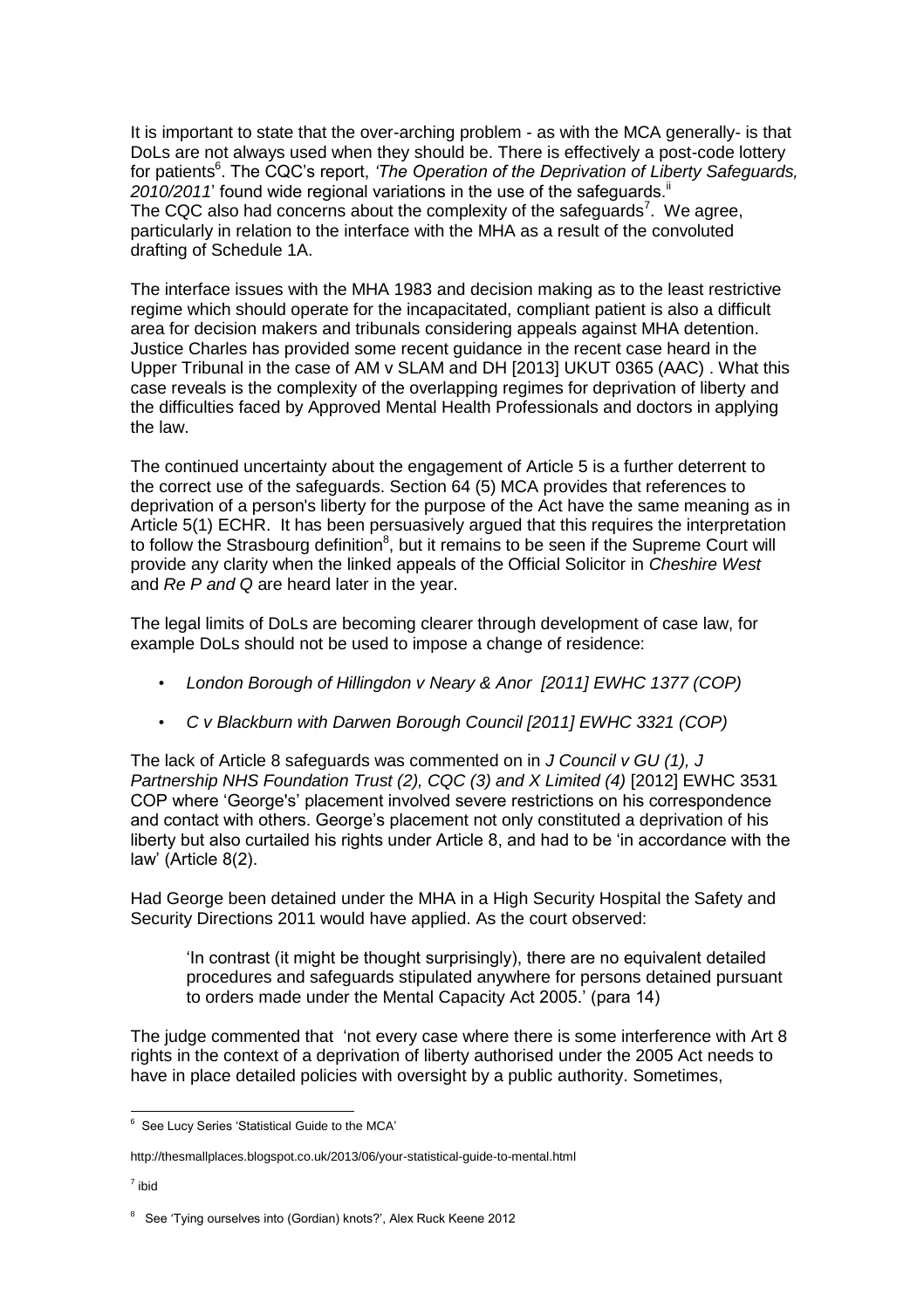particularly where the issue is one-off (such as authorising an operation), an order from the Court of Protection will suffice …But where there is going to be a long-term restrictive regime accompanied by invasive monitoring of the kind with which I am concerned, it seems to me that policies overseen by the applicable NHS Trust and the CQC akin to those which have been agreed here are likely to be necessary if serious doubts as to Article 8 compliance are to be avoided.'.

DoLs can be used only for those detained in hospitals and care homes. They cannot be used to protect the Article 5 rights of the increasing numbers of people placed in 'supported living', which may increase still further as a result of the proposed response to the Winterbourne View scandal. This leads us to urge the extension of the DoLs protections or any successor regime to those in 'supported living' placements. This is underlined by the experience of our members who work for local authorities who tell us that scrutiny of 'supported living' placements is critical in order to ensure that individuals are not in fact placed a hybrid or unregistered care placement which avoids regulation.

For all these criticisms of DoLs, there is anecdotal evidence that, in areas where the MCA and DoLs are properly embedded the use of DoLs as a legal framework has had positive effects on the culture of health and social care professionals. The advantage of DoLs is that their use requires consideration both of best interests and of the least restrictive alternative and this can encourage managing authorities to put greater thought in to planning how they deliver care, and to avoid blanket restrictions. Best Interests Assessors (BIAs) can, when they discharge their role properly, bring an approach focussed on individual rights which in turn can improve P's quality of life.

Conditions inserted by BIAs can be useful in encouraging compliance with the MCA by managing authorities. Although arguably neither the BIA nor the supervisory body may have legal power to make or enforce them, they are valuable tools in trying to follow the least restrictive alternative principle<sup>9</sup>.

#### **17. Are the processes for authorisation, review and challenge of DoLs sufficiently clear, accessible and timely?**

No. With regard to authorisation and review, mental health assessors need to provide more narrative information when completing mental capacity and mental health forms: a tick box approach is not appropriate considering the consequences for the person to be detained. A nationally consistent approach to this is essential, but there is no umbrella group of supervisory bodies and the Department of Health's ability to co-ordinate supervisory bodies is declining. There is little publicity about the fact that supervisory bodies can initiate their own review: this can be useful when a capacity assessment is inadequate.

There should be more scrutiny of why care homes are issuing urgent authorisations which were created as an exceptional measure, because some care homes predominantly apply for DoLs after issuing urgent authorisations. This limits the time for the assessors to consult the relevant person and their family to seven calendar days or if extended, 14 days.

In respect of appeals against the DoLs authorisation in the COP, there are practical difficulties in getting through to the court office in London, while the significant costs attached to a COP review are out of the question for local authorities on a routine basis.

 $\overline{\phantom{a}}$ 

<sup>&</sup>lt;sup>9</sup> http://sscr.nihr.ac.uk/PDF/SSCR-project-outline\_4-DoLs\_web.pdf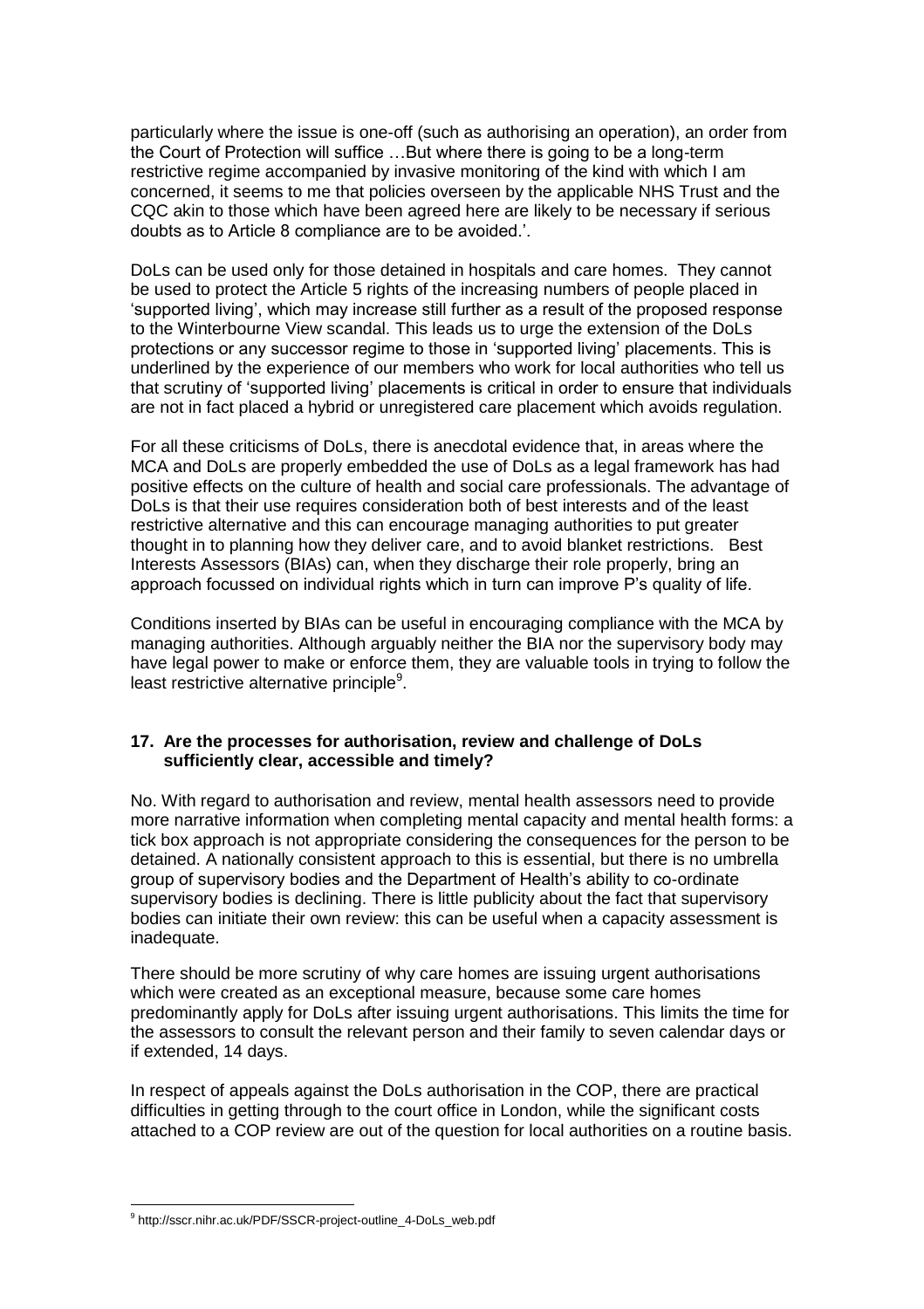The lack of any consistent mechanism to allow P to participate effectively in the COP process is particularly acute in DoLs appeals as the Relevant Persons Representatives (RPRs) are increasingly expected to make such applications because the Official Solicitor is insufficiently resourced to represent P and act as litigation friend.

Although P is entitled to non-means tested legal aid, the RPR acting as litigation friend may not be resourced to put in the time needed to run a COP appeal. The responsibilities of the litigation friend in an Article 5 challenge are also unclear (we have recently raised these issues with the Department of Health and await its reply).

Significantly, there is no mediation practice direction to encourage resolution of the issues that led to the DoLs being used or for wider reasons eg family disputes with professionals. This should be considered seriously by the COP to ease the burden on itself and the parties whose resources are already stretched to breaking point. The benefit to P and his family carers would also be significant, should agreement be reached.

The COP does not have the resources to process challenges to DoLs authorisations in a timely fashion. There is an urgent need for an accelerated process to review detentions, which could be the COP, if it were properly resourced and had a sufficient cohort of district judges able to hear the cases quickly. Another option is a multidisciplinary Tribunal or extended use of the Mental Health Tribunals.

Only a tiny proportion of DoLs authorisations result in challenges to the COP (0.8%). This is unlikely to accurately reflect the number of detained people who would like to challenge their placements. By contrast, patients detained under the MHA have their cases automatically referred to the Tribunal periodically if they do not apply. A similar scheme of external review during a DoLs application would provide a valuable opportunity for those lacking capacity to apply for an independent body to scrutinise the continued need for detention and who could trigger a move to a less restrictive setting which might otherwise never have been considered.

## **18. Are the Court of Protection and Office of the Public Guardian sufficiently understood and accessible to all? Are they operating effectively and successfully?**

The COP's accessibility depends mainly upon P's financial status. For the great majority of individuals, the Court effectively provides no service at all unless, exceptionally, a public service (eg a hospital or local authority) makes an application.

For most, the cost of an application to the Court is prohibitive, so they muddle through as best they can. For those who can afford access to the Court, whether through legal aid or their own resources, proceedings are case managed by the judge and the Rules provide for a clear procedure. Hearings by telephone are popular and increase efficiency and accessibility. The Official Solicitor's involvement as litigation friend for P can be helpful in bringing parties to a solution, although he is only involved where there are sufficient assets to meet his costs from P or from legal aid.

The underfunding of the Court leads to long delays, even in urgent cases - our members are aware of delays of up to six months between an application being issued and a first hearing. Often these are matters in which the parties do not have the luxury of time.

There are also concerns about the accessibility and the efficiency of administration by an under-staffed Court. Even those with a day-to-day presence at the Court find it difficult to get applications dealt with (including urgent ones).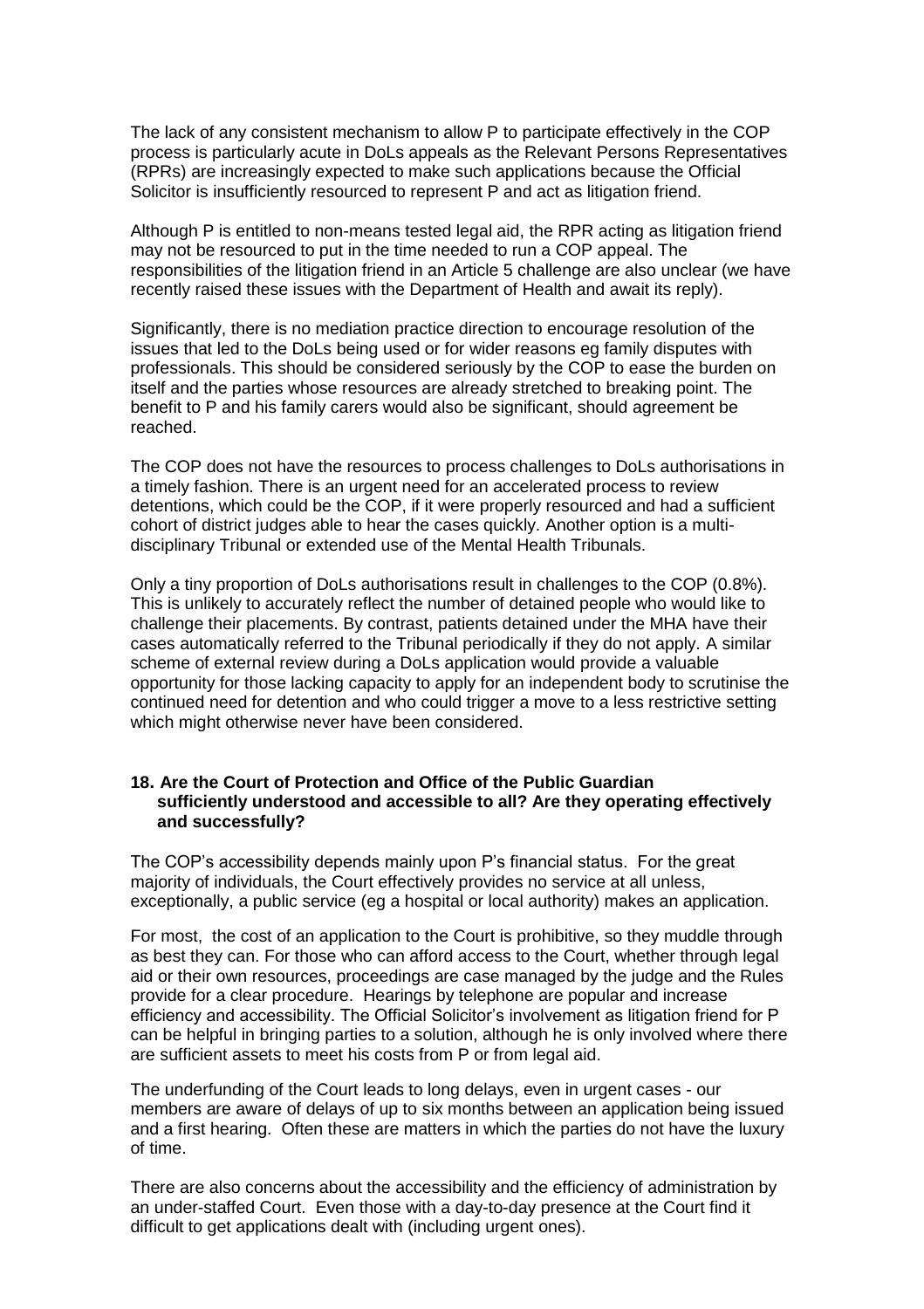OPG response times for registration have reduced significantly over the past year from around 10 -12 weeks to around four weeks, which is encouraging. However, as with the Court of Protection, there are concerns with under-funding. Some staff appear to lack experience or sufficient training, sometimes leading to arbitrary responses, suggesting a lack of understanding of and empathy for the client.

## **18. What has been the impact of the introduction of Lasting Powers of Attorney (LPA), especially with regard to decision making on matters of personal care and welfare?**

The use of health and welfare LPAs has risen and is likely to increase further.

The OPG takes many cases to the Court of Protection (for examples, see the article by Denzil Lush, Senior Judge of the Court of Protection [2013] Eld LJ 144) for severance of invalid clauses in LPAs. The fact that similar invalid clauses appear persistently in LPAs indicates that there are clauses that individuals wish to include which the restrictions in the Act make impossible.

# **19. What concerns, if any, are there regarding the costs associated with registering an LPA, or with making an application to the Court of Protection?**

The cost of registering an LPA is £130. For some, the cost of registration is off-putting. In the case of health and welfare LPAs where the level of assets is not an issue, an application can be made for a fee reduction but we understand that it is difficult to obtain this.

There are serious concerns about the LPA Registration System with a particular focus on fee remissions and delays. *We will write separately to the Clerk about examples where the delays are so long in trying to get the payment issue sorted out that clients are dying during the process.*

For those with modest assets it is simply unthinkable to seek the assistance of the Court of Protection to resolve a problem.

If more cases are to be processed without cutting corners cut or infringing rights, the court process needs to become a more localised service which is quicker and cheaper. Regular use of the Court of Protection as it is currently set up is beyond the means of most local authorities who cannot meet litigation funding costs routinely. The fees for independent social work and consultant psychiatric reports, updates and visits are beyond their means.

The ability for P to participate in COP proceedings is seriously impaired. The Rules provide that P should be joined as a party only if the court so directs. This means that in many cases significant decisions are made by the court with no involvement of the person at the centre of the case. We are aware of cases involving significant welfare issues that have been in progress for many months before P is joined. Part of the difficulty is the failure to resource arrangements for P's litigation friend.

# **20. Is legal aid available and sufficient? What impact will the recent and proposed reforms to legal aid have?**

On the face of it legal aid for proceedings in the Court of Protection has emerged relatively intact from the LASPO Act 2013 However, there are significant anomalies and barriers to justice.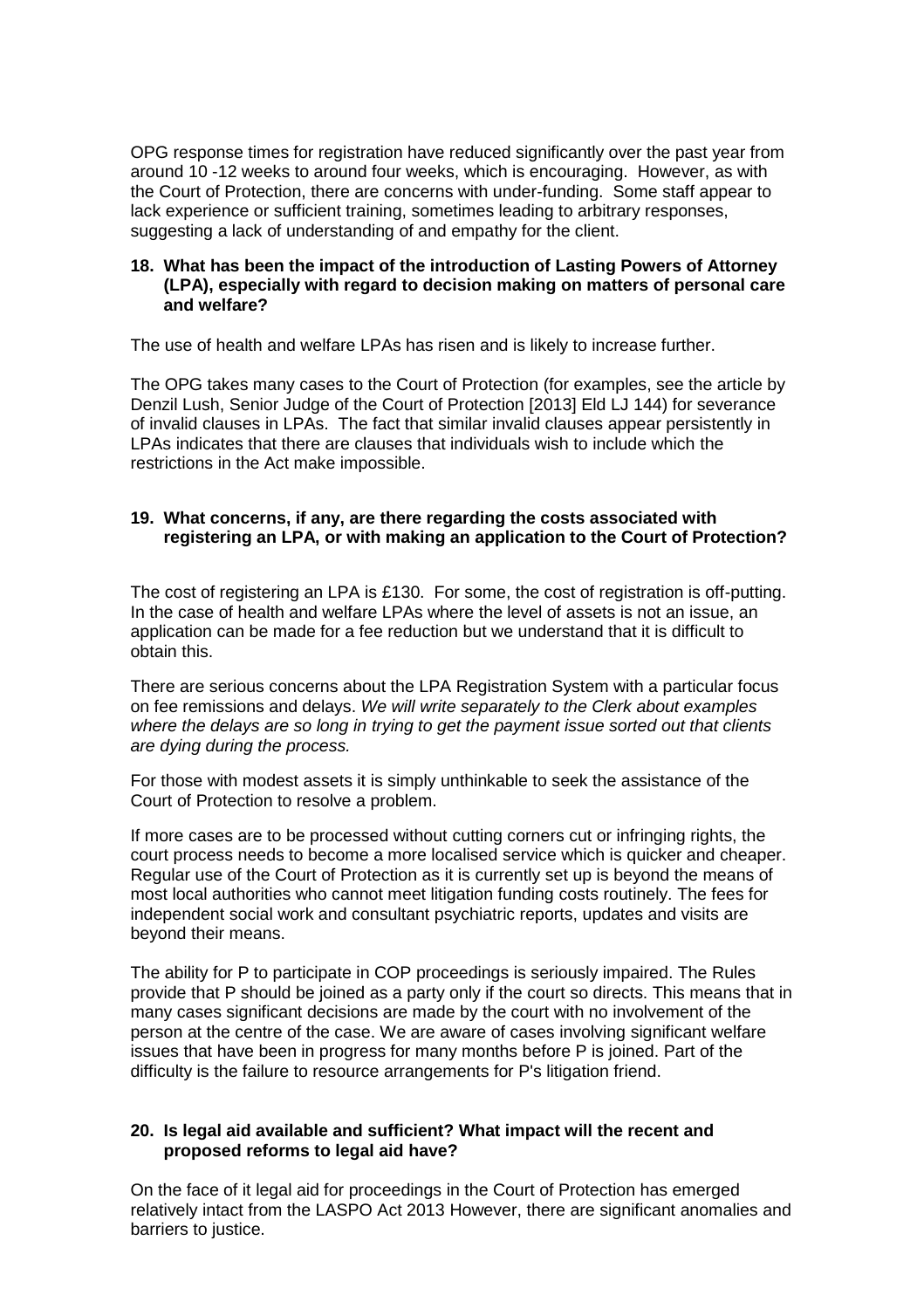The current scope of legal aid for advice and representation before the COP is limited to the types of cases listed in Schedule 1 of Legal Aid, Sentencing and Punishment of Offenders Act 2012 (LASPOA). This reflects the previous position under the Lord Chancellor's Authorisation which had the effect of bringing cases within the scope of legal aid but subject to certain restrictions on case type, and the need for P to be represented at an oral hearing. There have been longstanding concerns that the scope of legal aid for MCA matters excludes the following:

- cases where P is suffering psychological or emotional harm (as opposed to physical harm)
- cases which engage P's Article 8 rights regarding right to respect for P's home (contact issues and right to family life are within scope).

Although most cases engage other issues such as deprivation of liberty or risk of physical abuse, there may well be cases which fall outside the scope of legal aid. Such cases will be rare but it is important that they are included.

Prior to 1 April 2013 clients claiming the means tested welfare benefits for income assessment purposes did not have to undergo a means test on their capital. Since 1 April, even if clients receive one of the basic welfare benefits they are nonetheless means tested on their capital.

Anyone who is in receipt of the basic income benefits but who has more than £8000 in capital is no longer eligible for legal aid. If a person has between £3000 and £8000 they must pay the excess over £3000 to the Legal Aid Agency (LAA). It is incomprehensible why the government considers that for basic income benefits a person can retain up to £16,000 capital but for access to legal services the threshold is £8000. Many people who may lack capacity have accrued incapacity benefit above that threshold, particularly if they have been living in hospitals or NHS funded placements. The result is that either they are ineligible for legal aid or have to pay out of these accrued benefits for essential legal advice.

The LAA requires an applicant to produce detailed evidence of their capital including bank statements for the last three months (with additional requirements such as copies of the statements having to be certified by a solicitor as being true copies of the originals). This is a deterrent to access to justice for clients who often do not have organised paperwork and whose families are barely managing to provide extensive amounts of care. There are increasing numbers of reports of the LAA requiring family members to provide evidence of their own means and being asked to complete full means forms, even though the legal issue concerns P, not them. This can cause lengthy delay which can be extremely damaging to a vulnerable person where urgent steps may be needed to protect their interests.

There is no consistency about the availability of non-means tested legal aid for cases concerning deprivation of liberty. Although proceedings about a deprivation of liberty under DoLs will attract non-means tested legal aid for P or the RPR while the authorisation is in force, many cases concern 'court authorised deprivation of liberty' which is means tested. So, for one group of detained persons legal aid is free; for another, because the court authorised the detention, it is not free and P may be prevented from accessing legal advice because their means exceed the restrictive capital and income limits.

A person deprived of their liberty in supported living where DoLs cannot be used may well have to pay for their representation. This is an unjustifiable barrier to P's rights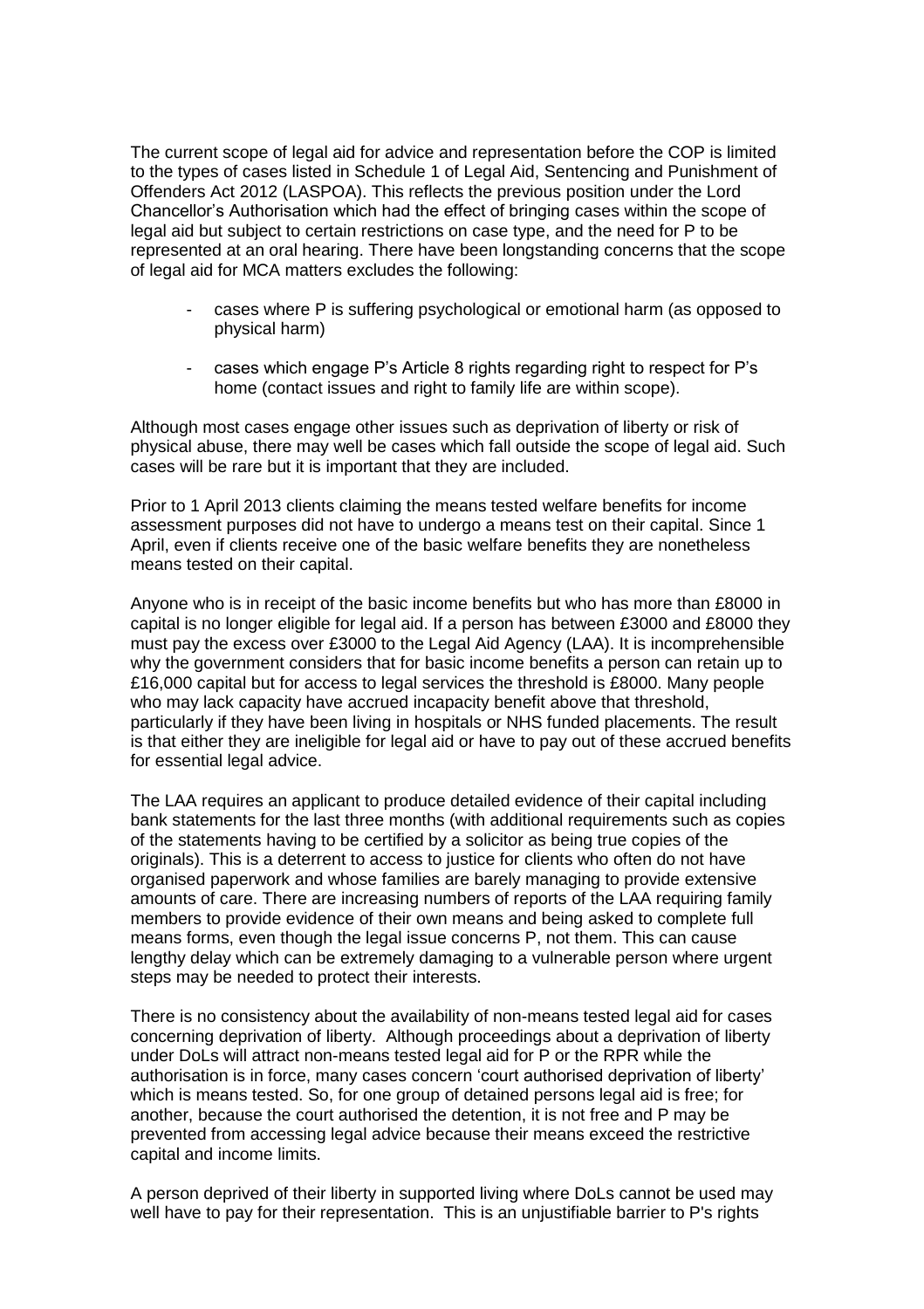under Article 5(4).

There are anomalies between the availability for legal aid for child care proceedings and for proceedings before the COP. A parent with a 16 year old with a learning disability who is taken into care will get non-means tested legal aid. If the same child turns 18 and lacks capacity to decide where to live and a local authority seeks an order to protect them, the same parent will their means assessed and may not get legal aid. This distinction is unjustified.

A further comparison with family proceedings, though less directly connected to legal aid, is that a child who is made a party to a family case will have a guardian, who is effectively a free independent social work expert. P may have to pay for expert evidence about his capacity or about the issues before the Court.

The removal from scope of any form of advice about the preparation of advance decisions and LPAs is a false economy which will make miniscule savings but lead to avoidable challenges to poorly drafted 'DIY' LPAs.

For obvious practical reasons, any extension of the mandatory legal aid 'telephone gateway' beyond than the existing three pilot areas (special education needs, debt/mortgage repossession and discrimination) could have a detrimental impact on access to justice for those who lack mental capacity and their families.

'Transforming Legal Aid' includes the proposal that clients must satisfy a 12 month continuous 'lawful residence' threshold to qualify for legal aid, which means that even if they are at immediate risk of harm or death, those who cannot satisfy the test will be ineligible. Clients will have to provide written evidence of the continuous lawful residence (a minefield for even the most exceptional lawyers and judges). For clients and their families who are under stress, often with heavy caring responsibilities, or with chaotic lifestyles, finding this paperwork at the time of seeking legal advice is likely to be nigh impossible.

As a final point, the cumulative effect of the recent cuts, the reductions in fee rates over the years and the increasing administrative hurdles faced by practitioners, is that the number of providers offering a legal aid service in what is, on any view, a complex area is dwindling.

## **21. Is the role of the Care Quality Commission in inspecting on the MCA standards adequate and appropriate? Is there a case for additional powers?**

The CQC should have enhanced powers to regulate the use of the MCA generally and particularly the application of the DoLs regime.

## **22. Should other regulatory bodies, such as health and social care professional regulators, be acting in this area?**

Regulatory clarity is essential as overlapping regimes cause confusion. Whoever regulates this important area must have the power and appetite to effect change, and will need to be resourced accordingly. The CQC would be the most obvious regulator to assume responsibility for the regulation of the MCA in various settings It would certainly require more extensive powers to investigate and police the care of those who lack capacity.

## **23. How well is the relationship with the mental health system and legislation understood in practice?**

The interface between the mental health legislation and DoLs is complex, and causes